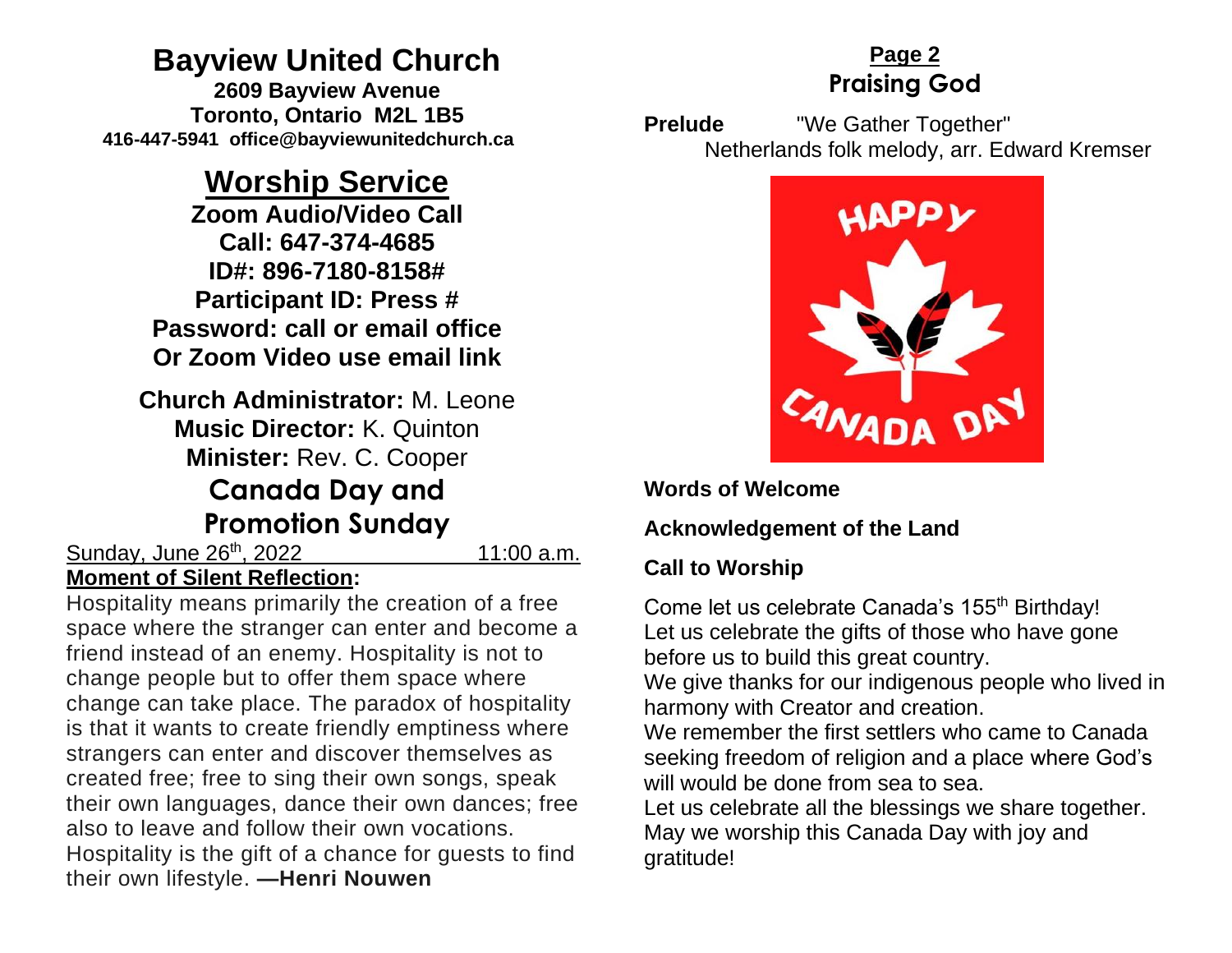**Ringing Bell of Joy and Gratitude** Y. Chiba

#### **Opening Prayer (together)**

**Awesome Creator, thank You for Canada: a vast and glorious land, with snow-capped mountains, fertile fields, flowing waters and soaring trees. Thank You for the rich diversity of language, culture and people, past and present, who shared their talents and built this country. May we be worthy heirs of the rights, gifts and freedoms we have inherited. Amen.**

**Hymn (224)** "Sing a Happy Hallelujah" vs. 1,2,3,4 1 Sing a happy hallelujah, sing it out with heart and style, we're the echo of God's laughter, we're the image of God's smile.

**Hallelujah, all creation, hallelujah everyone! Hallelujah, all creation, hallelujah everyone!**

- 2 We're the proof of God's good humour, we're the twinkle in God's eye, made to shine, reflect the glory, given light and space to fly. **R**
- 3 Sarah laughed at God's good timing, Mary sang and David danced, Jesus smiled and hugged the children, so is life for us enhanced. **R**
- 4 Every day sing hallelujah! We are loved, though so absurd, human, foolish, chosen people, God still takes us at our word! **R**

**Page 4 Celebration of Sunday School Promotion**



| <b>Presentation to the Youth</b>                                                                                                                                                                                                                       |                                                                                                                                                           |                                         | C. MacLean |
|--------------------------------------------------------------------------------------------------------------------------------------------------------------------------------------------------------------------------------------------------------|-----------------------------------------------------------------------------------------------------------------------------------------------------------|-----------------------------------------|------------|
| Thank You to the Teachers                                                                                                                                                                                                                              |                                                                                                                                                           |                                         | C. MacLean |
| vs. 1, 2, 4<br>One more step along the world I go,<br>one more step along the world I go,<br>from the old things to the new,<br>keep me travelling along with you:<br>And it's from the old I travel to the new;<br>keep me travelling along with you. |                                                                                                                                                           |                                         |            |
| $\overline{2}$                                                                                                                                                                                                                                         | Round the corner of the world I turn,<br>more and more about the world I learn;<br>all the new things that I see<br>you'll be looking at along with me: R |                                         |            |
| Λ                                                                                                                                                                                                                                                      |                                                                                                                                                           | Give me courage when the world is rough |            |

4 Give me courage when the world is rough, keep me loving though the world is tough, leap and sing in all I do, keep me travelling along with you: **R**

(Young people leave for classes.)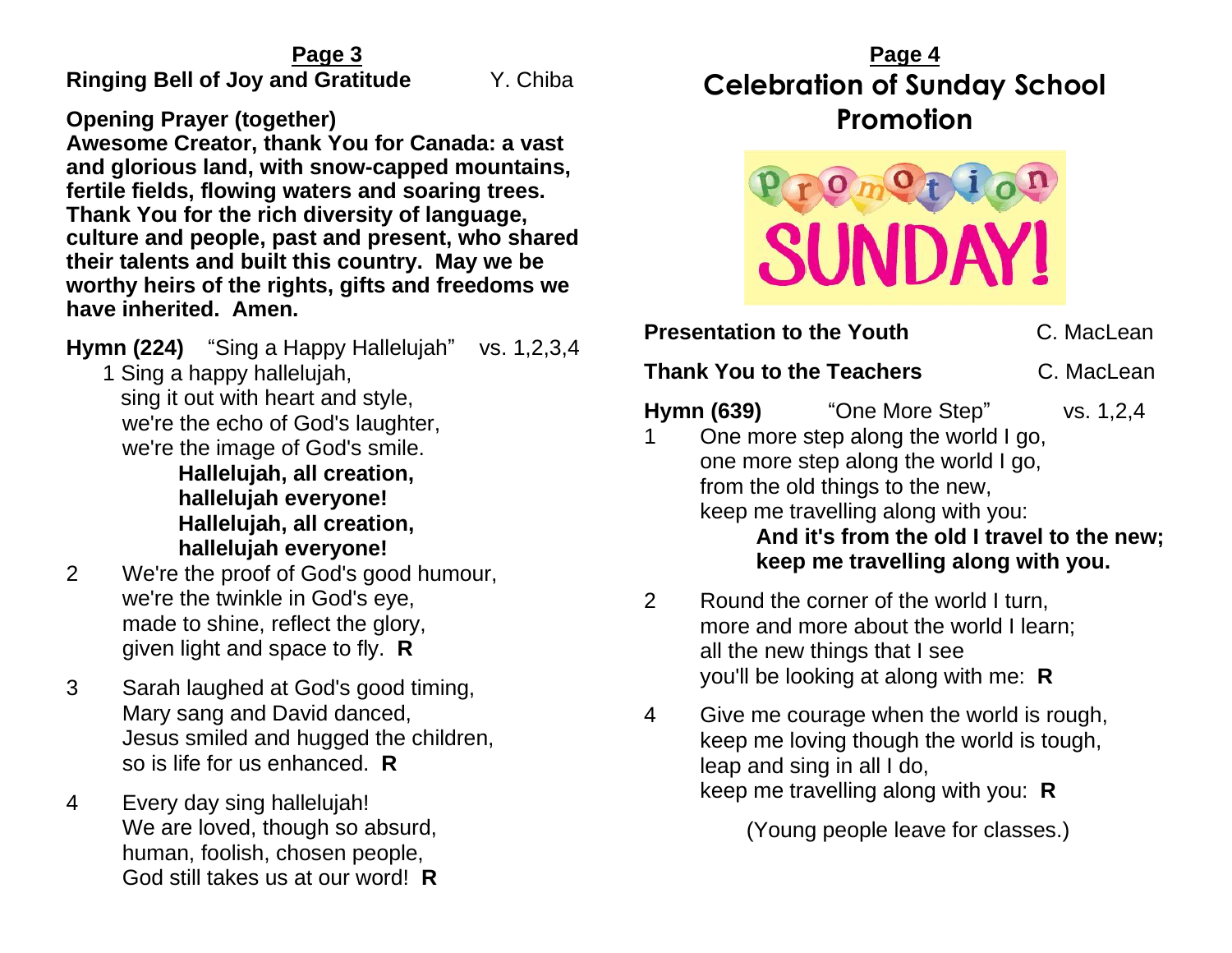**Hebrew Lesson** Psalm 72:1-11 L. Clubine-Ito (A king rules over the people and land.)

**Solo** "O God of All the Many Lands" Mary Edgar/English trad.J. Brooker, baritone

**Sermon** "The Gifts We Share"Rev. Cooper



**National Anthem** "O Canada" O Canada!

Our home and native land! True patriot love in all of us command. With glowing hearts we see thee rise, The True North strong and free! From far and wide,

O Canada, we stand on guard for thee. God keep our land glorious and free! O Canada, we stand on guard for thee. O Canada, we stand on guard for thee.

# **Responding to God**

**Global Food Crisis** K. Shikaze

#### **Page 6**

**Hymn** "This Land Is Your Land" **This land is your land, This land is my land, From Bonavista, to Vancouver Island, From the Arctic Circle To the Great Lake waters, This land was made for you and me.**

As I was walking, that ribbon of highway, I saw above me that endless skyway, I saw below me, that golden valley, This land was made for you and me. **R**

I've roamed and rambled, And I followed my footsteps To the fir-clad forests of our mighty mountains, And all around me a voice was sounding, This land was made for you and me. **R**

When the sun came shining and I was strolling, And the wheat fields waving, and the dust clouds rolling,

As the fog was lifting, a voice was chanting, This land was made for you and me. **R**

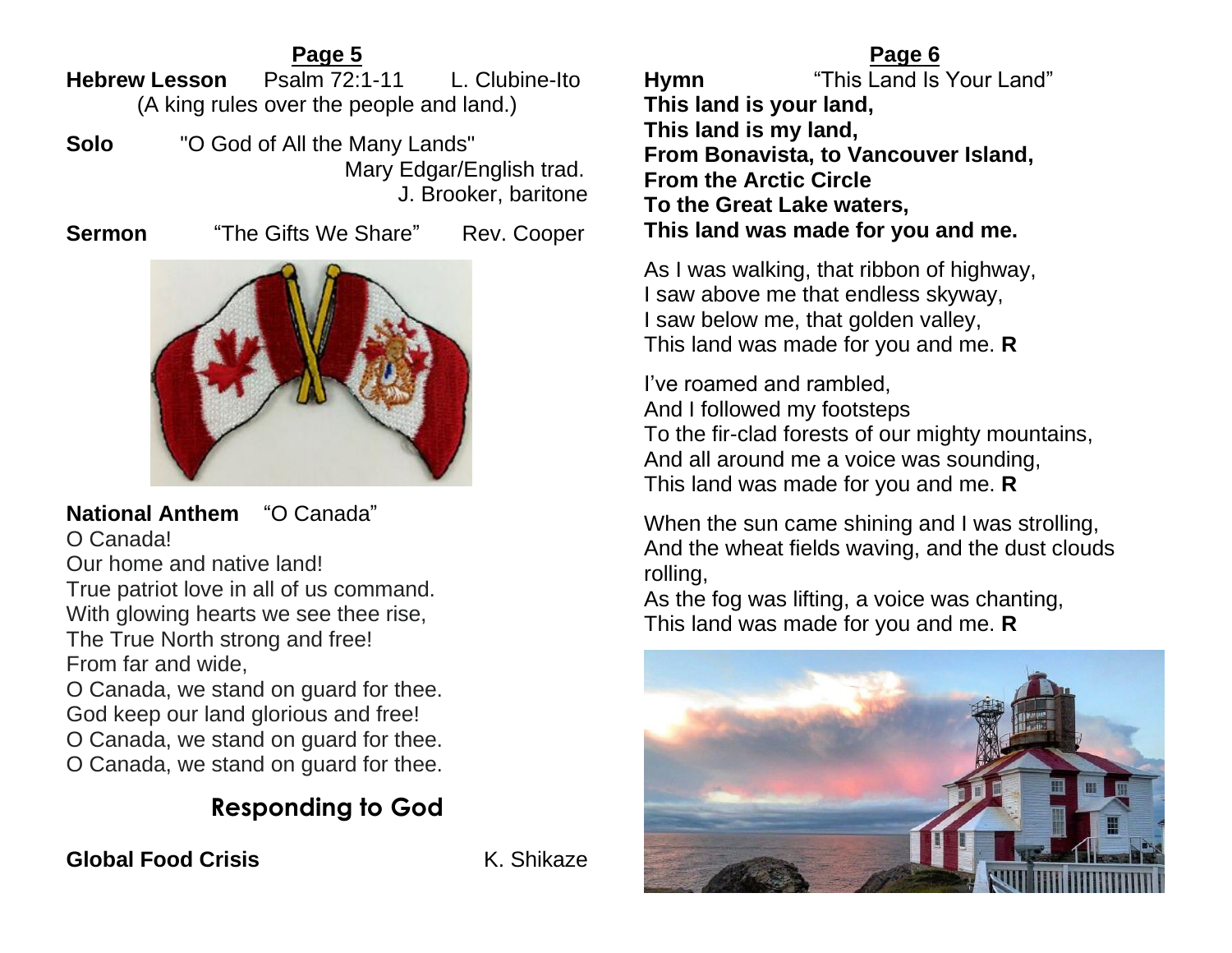#### **Commissioning and Benediction**

May the warm winds of heaven, blow soft upon your house. May the Great Spirit, bless all who enter there. May your moccasins make, happy tracks in the deep snow. And may the rainbow always, touch your shoulder and give you peace. Cherokee Blessing

**Choral Amen (884)** "You Shall Go Out with Joy"  **(repeat once)** 

You shall go out with joy and be led forth with peace; the mountains and the hills will break forth before you; there'll be shouts of joy, and all the trees of the field will clap, will clap their hands! And all the trees of the field will clap their hands, (clap, clap) the trees of the field will clap their hands, (clap, clap) the trees of the field will clap their hands (clap, clap) while you go out with joy. **(repeat)**

**Postlude** "For the Beauty of the Earth" Kocher/Pierpont, arr. Garrett Breeze P. Tibbles Cookson, Mezzo Soprano

 **\* \* \* \* \* \* \* \* \* \* \* \* \* \* \* \* \* \* \* \* \*** 

**Page 8**

**Thank you** for joining our zoom audio/video and inperson worship service today. We hope you enjoyed our celebration of Canada Day and Promotion Sunday.

**Many thanks** to the Zoom and in-person video teams for coordinating our worship service. Thanks to L. Clubine-Ito for reading our scripture and K. Shikaze for reading the Global Food concern. Thanks to K. Quinton, L. Lazar, P. Tibbles Cookson and J. Brooker for inspiring us with their music.

**Today, Sunday, June 26<sup>th</sup>, we celebrate the 155<sup>th</sup>** Birthday of Canada and Promotion Sunday. This will be an in-person service and Zoom audio-video service**.** We invite you to wear red and white to the service. Following the service we will have a pizza lunch. Please let L. Fujita know if you are staying for lunch.

**1:00p.m. – Japanese Language Service** in the Sanctuary.

Climate change, conflict and COVID-19 – the deadly trifecta has helped unleash the world's worst global hunger and severe malnutrition crisis in a generation. In the Horn of Africa region, Kenya, Somalia, and Ethiopia are seeing their worst period of drought in decades. For 1.7 million children in the region, this has led to fatal levels of wasting. This form of severe malnutrition doesn't only make children thin but also leaves them with a weakened immune system, making them vulnerable to other diseases. **Please consider making a donation to UNICEF Canada to**